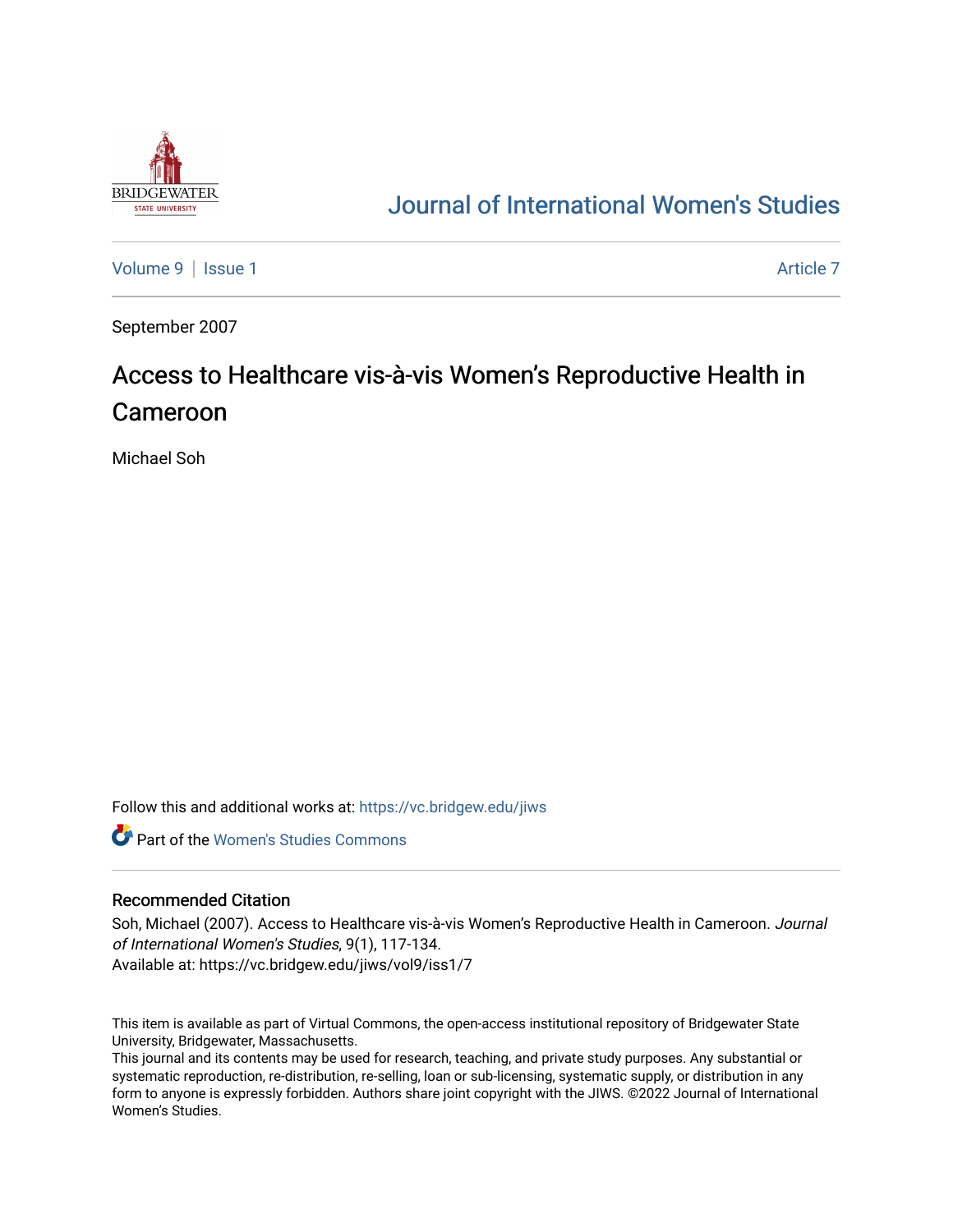#### **Access to Healthcare vis-à-vis Women's Reproductive Health in Cameroon**

### By Michael Soh<sup>1</sup>

#### **Abstract**

All over the world, several million women die each year, and 90% of them in developing countries from pregnancy and childbirth related causes (World Health Organisation Magazine on Women's Health, 1995). Nearly all of these are preventable, yet in Cameroon, this is far fetched. This study questions why women die from these causes? Is it due to government neglect, and / or women's callous attitude toward pregnancy and/or the patriarchal control of women? Are healthcare facilities lacking or rudimentary, inadequately staffed, and / or expensive? This study argues that limited access to healthcare facilities drains women's reproductive health down the spiral in Munyenge-Cameroon

Via open-ended semi-structured interview guide questions data was solicited from 40 pregnant women between 15-45 years (Denzin & Lincoln, 1998). Interviews followed a topic guide and exploited interviewees' different views focused on different themes to elicit reflective accounts which enabled respondents talked freely about highly personal issues which rekindled their memories on reproductive health problems due to limited access to healthcare facilities. All interviews were tape-recorded in 'Pidgin English' (a lingua franca) to eschew questions being misconstrued if asked in English, and this tremendously enhanced data reliability and validity. The data was transcribed into English to ease data interpretations, explanations, discussions and analyses. The findings provide a comprehensive picture of healthcare service mismanagement of facilities, men's control of women due to socio-cultural tenets, financial vulnerability of women hence limit their access to health care facilities.

#### *Keywords*: Access; Healthcare; Women's Reproductive Health, Cameroon.

Health is the aggregate of our successful attainment of a state of wellness, our acquired capacity to resist disease, our success in achieving the series of developmental tasks in the sequence of mental and social development at each stage of our life span (World Health Organization, 1958). But this cannot be achieved without health institutions and /or access to health institutions, able to provide adequate healthcare. Access to these services is fundamental in every country, as this reflects their socioeconomic and political structure. The overarching question is: why do women have limited access to healthcare facilities in Munyenge-Cameroon?

Cameroon lately introduced healthcare policies via the Ministry of Health, intended to improve standard of health, which determines its development. Are these healthcare facilities adequate to prevent pregnant women from dying during pregnancy and/or childbirth? The major objective is to explore women's limited access to healthcare facilities. Because wellness is the physical, mental and psychological wellbeing and not the mere absence of disease or infirmities (World Health Organisation, 1958), women's reproductive health vary significantly across cultures. For example,

 $\overline{a}$ 

<sup>&</sup>lt;sup>1</sup> Dept of Women & Gender Studies Fac.of Soc & Mgt. Sc. University of Buea Cameroon.

Journal of International Women's Studies Vol. 9 #1 November 2007 117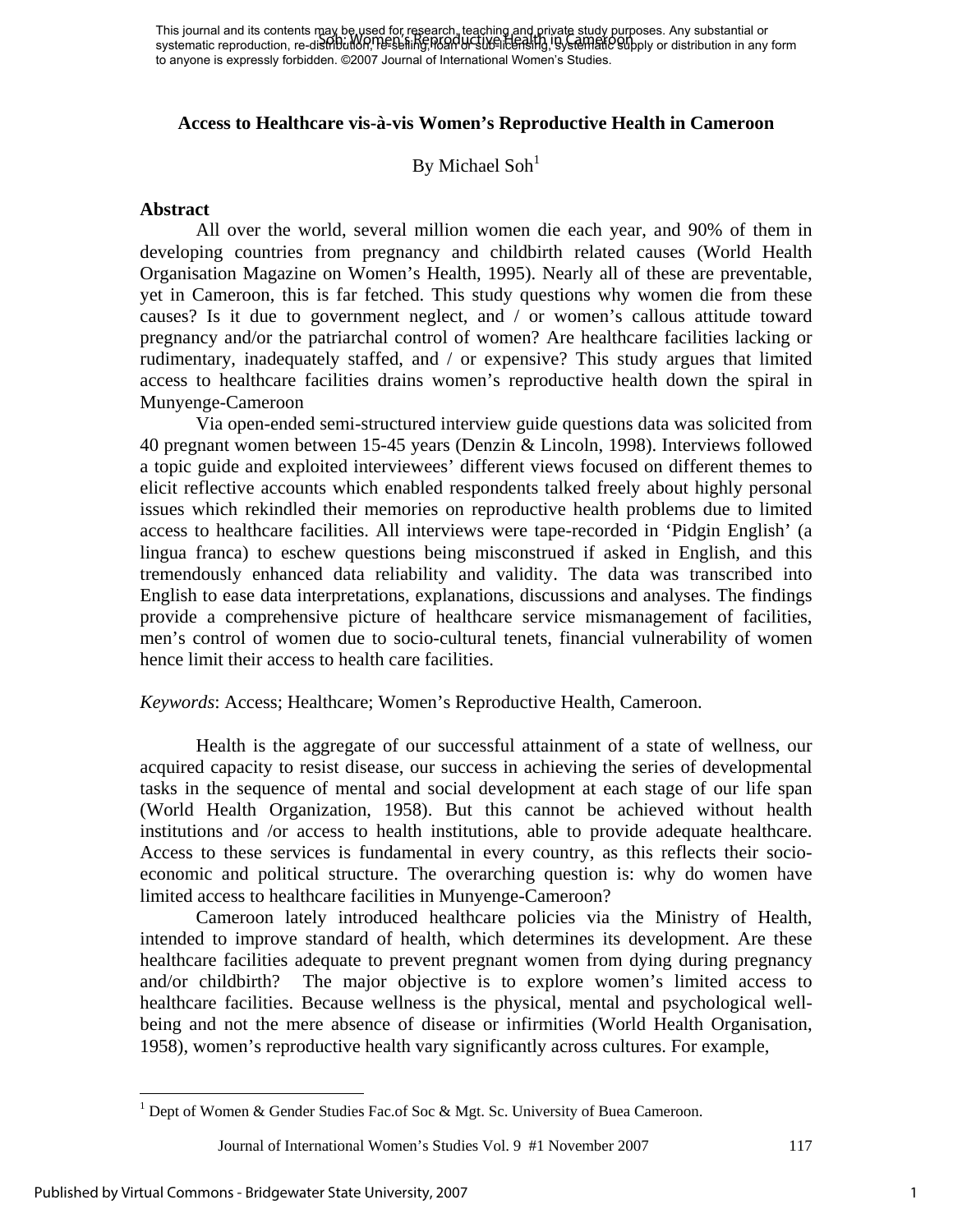- i. Socio-economic dependency particularly with men as 'bread-winners';
- ii. Patriarchal structures ensure men to subjugate women hence compromise women's reproductive health;
- iii. Social welfare policies / health inequalities discriminates against women, a consequence of differentials of what social change does to people's socioeconomic circumstances;
- iv. Socio-epidemiology, relating to what people's socio-economic circumstances do to their health for instance, job type and income level differentials.

 Women's physical and mental peculiarities are linked to their reproductive functions and their particular experiences of pathology define the norm of the female body legitimated by medical practice in the science of gynecology. Similarly, during puberty to menopause (women's sexual activity peak), most women are vulnerable to gynecological complications, and after menopause, because they have less sexual activity and its many demands on the powers of their systems and health, suffer less from reproductive diseases and become more secure against extraneous battles. In this regard, studies focusing on access to healthcare provision are very important to women, since women as population multipliers need excellent health (Doyal, 1995; Yuval-Davis, 1997). This study thus explores healthcare facilities and pregnant women's access to them in Munyenge to assess whether the government provides pregnant women the necessary healthcare facilities.

#### **What is Healthcare?**

Bernard (1991) views healthcare as 'providing antenatal and postnatal services. This means providing women with healthcare services before and after pregnancy. Similarly, for Bencha (1993: 14) healthcare is "providing healthcare services during and after pregnancy at a moderate cost for all including the provision of necessary drugs". The overarching emerging question is; does the Munyenge rural pregnant woman given her financial vulnerability have access to such services at the point of need? A major problem of rural poor pregnant women is often the lack of money to afford antenatal healthcare. Similarly, Oakley (1980: 45) defines healthcare to mean, "...sensitizing women on pregnancy related issues via health programmes and creating many healthcare institutions to attend to women in need". Thus, educating women on pregnancy issues and available healthcare facilities is very important, though male dominance continues to exclude women from reproductive decision-making processes even when their health is at stake.

Also, Sundari (1992) defines healthcare as "accessibility to obstetric and maternal health services". This view fails to identify anti-poverty strategies, which can facilitate access to adequate healthcare services to reduce maternal mortality for rural women in developing countries. Hopkins (1985: 11) also defines healthcare to mean "availability of information on healthcare to provide a healthy environment…" otherwise rudimentary healthcare and stressful environments expose women during pregnancy to health complications.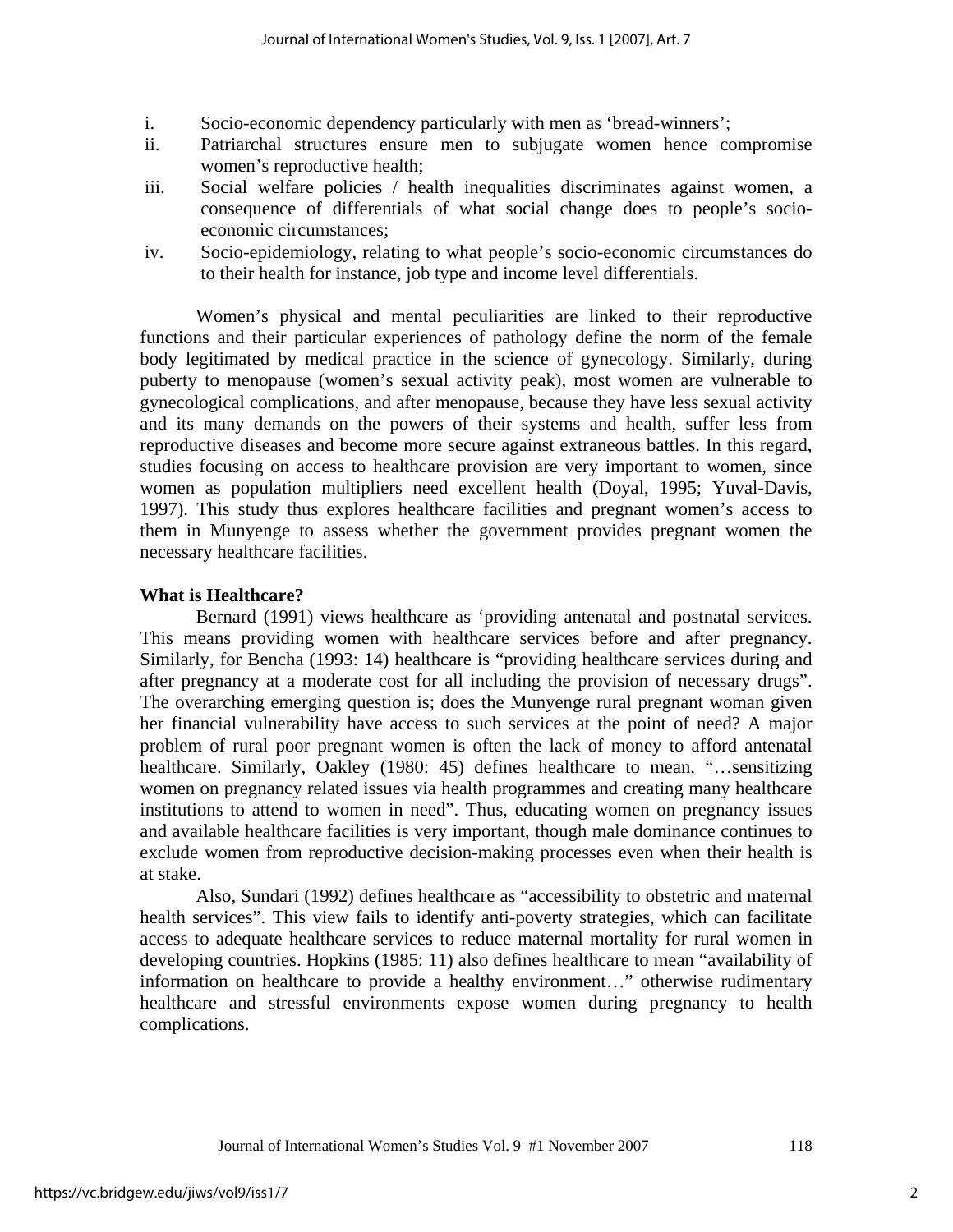#### **Review of Healthcare Situation in Cameroon**

The Ministry of Public Health coordinates healthcare activities in Cameroon, though receives insignificant budget allocation each financial year, and coupled with misappropriation healthcare facilities are lacking and in most instances rudimentary. Government healthcare providers according to …Stegmueller in "Unpaid Nurses Downs Tools", (2007) observed that the staff of Buea General Hospital like in Yaounde, Douala without salary become easily agitated and rude to healthcare users. On July 11, 2007, the worm has turned. Staff will no longer accept these untenable working conditions. They have painted protest signs with their demands on them and assembled before the hospital's gates.

The strike consisted of a small group of people dressed in their "whites," standing up for their constitutionally confirmed right to be paid in exchange for their labour. They were not demanding heaven on earth; all they wanted back was their legitimate property: the earned money every worker is entitled to receive at the end of each month, "or at least quarterly" as a nurse conceded. "No more promises" is written in big letters on one of the signs. This was not the first strike of this kind. All around Cameroon, in Douala, Yaoundé, Limbe, nurses and doctors have been on the warpaths. Buea was only part of a wider, national organised strike that takes place these days. "It is the same everywhere- go to Limbe, and you will find the same problems". A furious nurse observed: "Last time, the Minister of Public Health sent us a note that we should keep on working. Salary will be paid soon, but nothing happened". But what exactly are all these problems; the medical staff is complaining about? Well, there are various reasons for a strike; the loss of wages might be the most apparent, but not the only one.

An automatic advancement to avoid too many employees being retired prematurely is also as causing the quarrel as is the unfair recognition of different qualifications and therefore payments. Take for example the many voluntary workers who are an integral part of the hospital's daily operating. With the intention to be taken over later on as a civil servant, the qualified healthcare provider began working on a voluntary basis. Most of them, though, have not yet been integrated into public service and have been working for months, yet are unpaid healthcare assistants. Almost 70% of the staff in Cameroon is longing for their money. This exclusively pertains to the socalled "HIPC staff", staff that is employed as contract workers under the HIPC program, which was initiated and sponsored in 1996 by the World Bank and International Monetary Fund. The program originally aims to reduce the external debt of heavily indebted poor countries (HIPC), to sustainable levels by assistance and financial support for long-term development projects. The general hospital in Buea's glimmer of hope on the country's long walk to modernity seems bleak.

The nicely painted and relatively equipped hospital with its approximate100 employees is deceptive. Behind the cream walls, in the hospital wards and even the doctor's office, one might find anger and, of course, hopelessness. A frightening percentage of all these thoughtful nurses and doctors have not been paid for fifteen months. Since April of last year, many healthcare services have been provided without salary for the personnel. This is not due to the staff's generosity, but rather compulsion: To have a proper job is a rare thing nowadays, and nurses prefer to wait instead to quit. They have no choice, for there is no real alternative. However, the HIPC staff is waiting,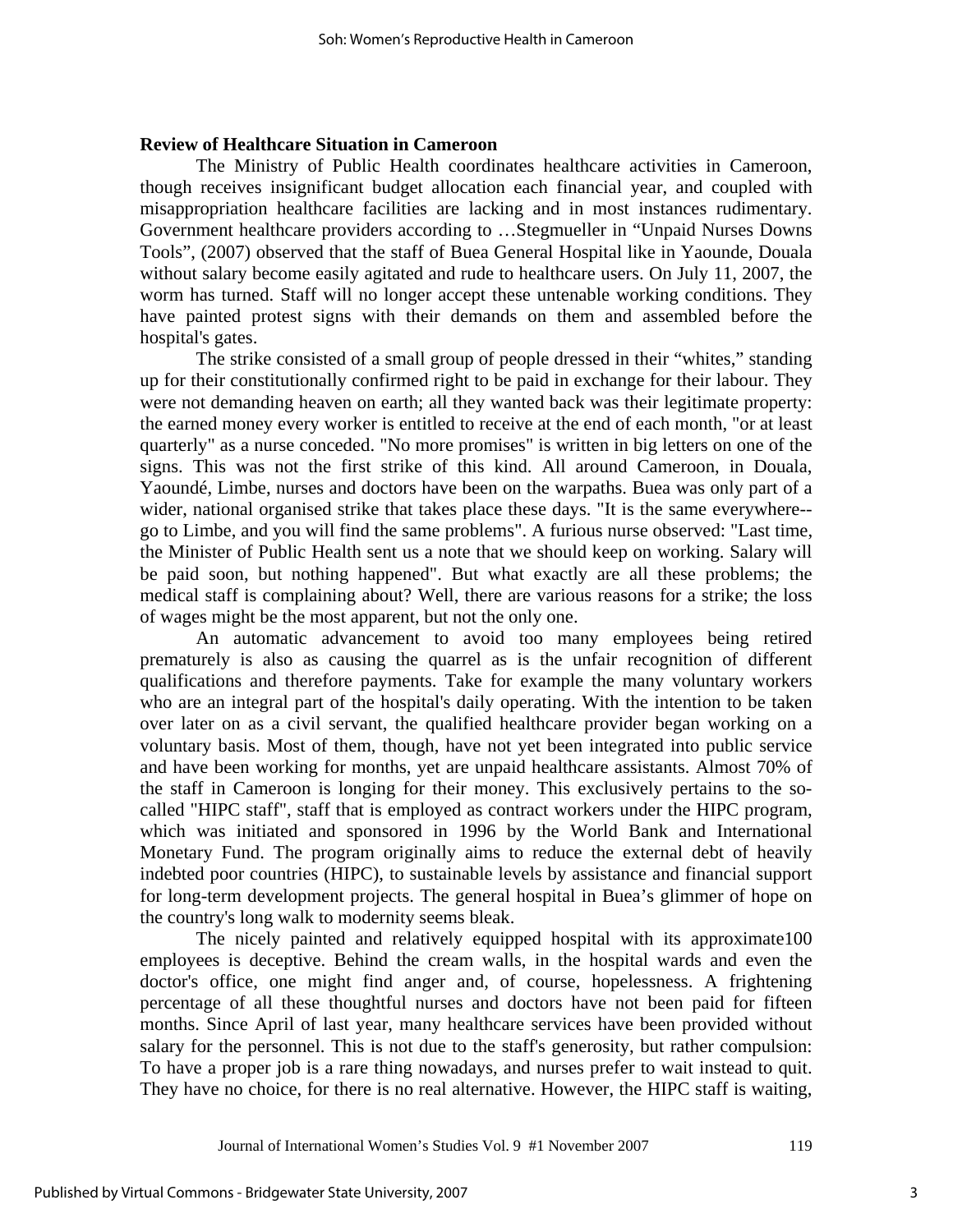waiting, and waiting. What matters is that 54 billon dollars that were spent for 27countries so far within the framework of the program, among them Chad and Burkina Faso, if staff at the Buea General Hospital cannot "feed their families, their children, and take care of themselves". How then can they be polite and nice to healthcare users at the point of need? Apart from the obvious question: where did all that HIPC money go? More urgent is the immediate response to the staff's needs. For otherwise, the patients, particularly the vulnerable pregnant women have to pay with their health for the political failure.

As a result the needy populations rely on private healthcare providers who are somewhat handy though expensive. Since the 1970s, the government has been concerned about maternal health, thus maternal and child healthcare departments were established, but poorly equipped, despite its desire to train auxiliary paramedics including nurses and midwives to staff midwifery Centres (NAPWID, 1997). Regarding the private sector, religious missions retain attention due to their sizeable intervention and their special status as non-profit making organizations. In the traditional sector, traditional healers are most solicited because of the joint effects of the economic recession and some beliefs and customs, which are still deeply rooted. Given the economic recession, there is increasing recourse to traditional healers even in urban areas to mobilize and render sustainable the achievement in the health sector. International co-operation via national nongovernmental organizations is also playing a significant role in health development in Cameroon. The World Bank, United Nations Population Fund, United Nations Children's Fund, German Cameroon Cooperation and World Health Organisation are financing health projects aimed at women and children's health, and overseen by the Health Ministry.

Following the ALMA-ATA Conference in 1978 in USSR, Cameroon ratified the Africa Health Development Charter, making primary healthcare an essential strategy towards "Health for all by the year 2000" (NAPWID, 1997: 59). Cameroon further took active part in the meeting of Health Ministers in Lusaka in 1986 of World Health Organisation Member States in Africa, which laid the bases for a health development to strengthen health care systems at all levels. Since the mid 1990s, the government has increased the budget of the Ministry of Public Health; yet such an increase has not only failed to meet the rising public demands for health services for women, but has also not specifically targeted women's reproductive health issues for proper solution. As a consequence, women continue to suffer disproportionately from many of the diseases such as pregnancy related complications including HIV/ AIDS, VVF, anemia, miscarriages, maternal mortality, and post parturition traumas that have become endemic to the nation and unique to women (NAPWID, 1997).

Later in 1996, a framework law in the area of health was enacted. This law No.96/3 of 4 January 1996 laid down the general framework of State action in the domain of health and the objectives of the national health policy in Cameroon. This law aims at giving a legal basis to partnership between the State and the Communities on the promotion of the health of the vulnerable and underprivileged groups especially women (NAPWID, 1997). In view of this, the political will of the government to improve on the healthcare situation of women took a challenging turn with the ratification of the Convention for the Elimination of All Forms of Discrimination against Women (Ministry of Women's Affairs, 1999), though frustrated by individuals misappropriating funds.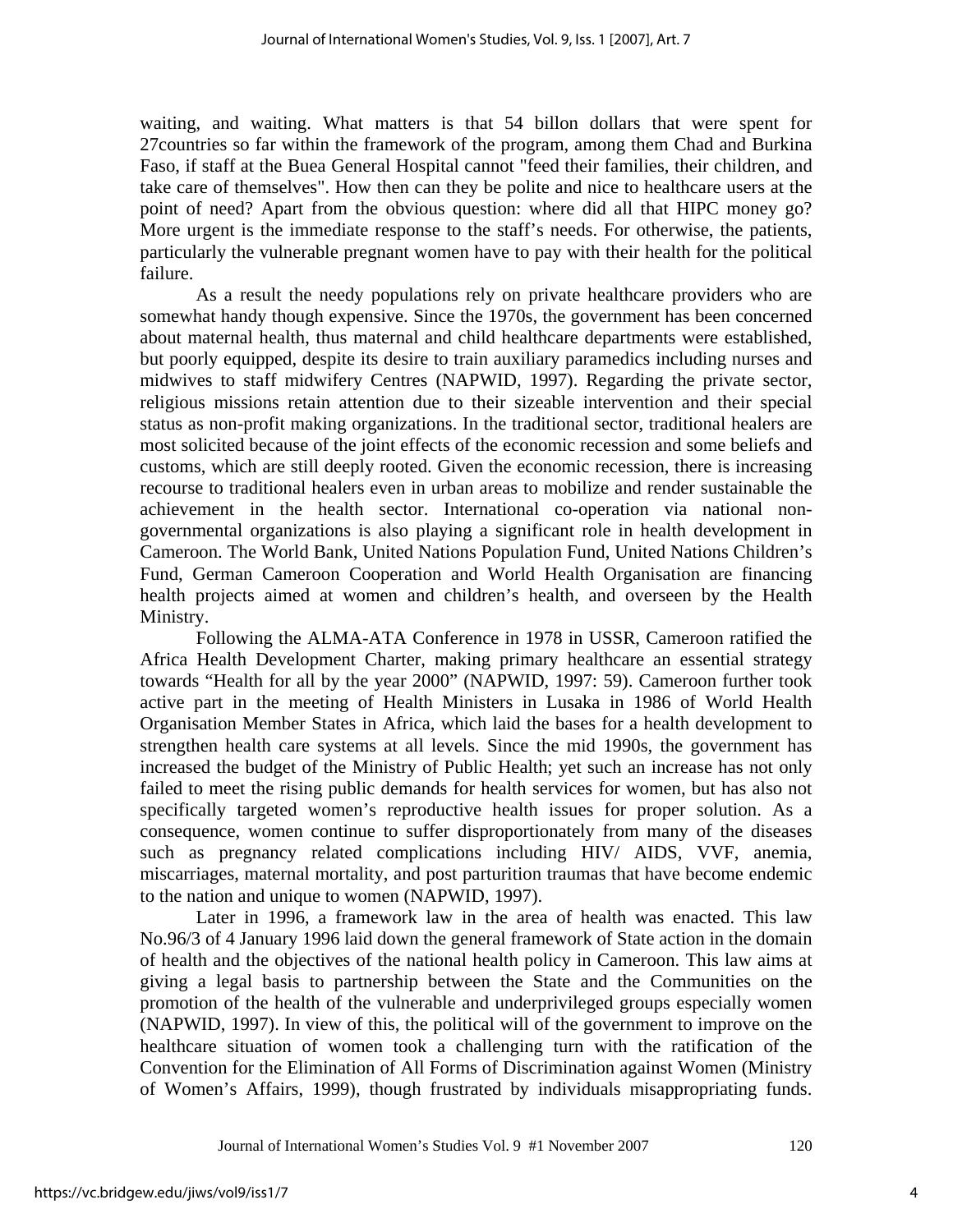Nonetheless, to some extent, the government has been implementing programmes to educate women on reproductive health problems they face. In this light and in line with the World Health Organization's programme on women's health, though the Ministry of Public Health launched many health programmes aimed at improving women's health, yet the maternal mortality rate is high in most rural communities (Ministry of Public Health, 1999).

Currently, the government through the Ministry of Public Health has adopted a policy to ensure women's access to healthcare services by building healthcare structures all over the country, though concentrated in urban areas aimed at improving women's health via workshops and seminars on health (Ministry of Women's Affairs, 2000). In order to improve women's health, the government in 1997 initiated a programme to encourage girls to major in natural sciences, and today, Cameroon has a growing number of female medical doctors who can better understand the reproductive health problems of fellow women (Tumnde, 1998). In this regard, the government tries to improve the health of women, but a lot of pregnancy related health problems particularly in rural areas still exist due to limited access to health care facilities. There is need therefore for women's reproductive health needs to be made a national priority, since with the ineffective healthcare system maternal mortality continues to increase making it difficult for women to live a commendable reproductive life. There is need also to introduce alternative ways to finance healthcare such as anti-poverty strategies as to enhance the ability of women to have access to these critical healthcare services, since women represent the vulnerable groups in need of immediate healthcare intervention in the country.

#### **Women's Reproductive Rights / Reproductive Health Needs in Cameroon**

Are women and men treated differently in ways that objectively disadvantage them hence limit their access to healthcare facilities? How can if any discriminatory practices in healthcare access and provision be removed? If an equitable health care system is provided, will it treat both men and women in identical ways despite the patriarchal culture of control and domination of women by men? If equality of outcome is to be achieved, healthcare provision needs to be based on a clear understanding of the socio-biological differences between men and women vis-à-vis reproductive health care needs (Nana-Fabu, 2001).

Feminist critiques of medical practice often identify gender discrimination in healthcare systems and provision (Ferree, 1990). Though in many countries, women make up about 75% of healthcare workers and providers, and a majority of healthcare users, yet the power remains with senior medical professionals and managers; majority of who are males. Thus they tend to allocate scarce medical resources, and exercise significant degree of control of such medical resources in favour of men. This unavoidably affects the quality of treatment provided women who always have huge and complicated reproductive health needs (Stanley & Wise, 1983, Rubin, 1975). This paper questions whether patriarchal stereotype cannot be deconstructed considering gender dichotomy as it affects healthcare provision for women's complex health needs.

#### **Reproductive healthcare needs, access and consent**

Despite women's numerous reproductive health needs, they have less access via personal consent to healthcare provision. Most women particularly in patriarchal societies

Journal of International Women's Studies Vol. 9 #1 November 2007 121

5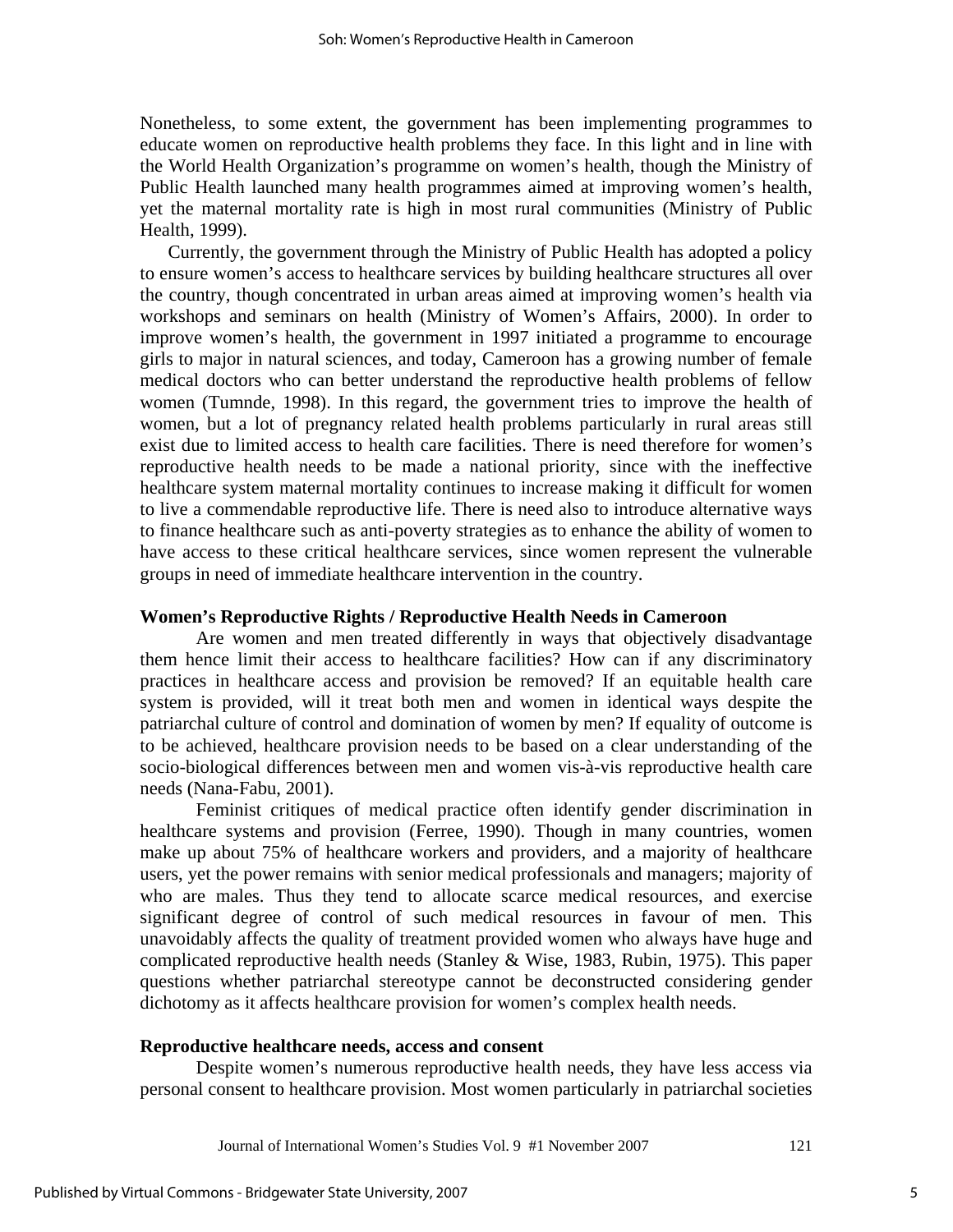(Doyal, 1995; Smyke, 1995) continue to experience discrimination in reproductive healthcare access, and their rights to make decision on whether to terminate a risky pregnancy is often denied them. Their right to an abortion is dependent on their husband's consent regardless of the wife's health needs. The society's message to these women is 'carry these unwanted pregnancies or risk your lives to end them' (Royston & Armstrong, 1989). Therefore, women in such patriarchal societies continue to have difficulty in obtaining appropriate care and these problems often result in huge maternal deaths, with complications ranging from VVF, miscarriages, postpartum parturition, and maternal deaths. Family planning services are always significantly lacking or reduced for women due to discriminatory and control tendencies of men. Even when women do receive family planning services, there is evidence that women generally experience specific problems ranging from care giving to communication, decision-making regarding type of service and method of service provided. Women always face difficulties relating with male health personnel due to their socialization and to the stereotypical views of patriarchal dictates. Generally, most male doctors in Cameroon are reluctant to let women speak for themselves and because of women's childhood socialization feel unable to assert their own reproductive rights and medical needs: typical in Munyenge. Poor women or the financially vulnerable are often treated by health workers as though they are less rational, less capable of making complex decisions regarding when to get pregnant, simply because cultural beliefs devalue their reproductive health (Petchesky, 1992; Doyal, 1995).

Women's own experiences are often devalued by comparison with male 'expert medical' knowledge and decision-making, and many male doctors are often reluctant to admit ignorance and uncertainties in handling and treating women's reproductive health problems, even if they are gynecologists (British Sociology Association, 1991). As a result, female patients may become the passive recipients of doctor's ministrations: as these episodes are so distressing and demeaning for women particularly those economically dependent. Mores seriously make patriarchal systems and structures to not respect women's autonomy over their fertility, and this represents a significant breach of medical ethics. For example, informed consent will have little reality in a situation where women's own beliefs and desires are required. These issues have thus generated keen concerns (to this researcher as a Medical Sociologist, Gender Health Practitioner and Social Policist) in the context of reproductive healthcare needs for women, where access to new reproductive technology (NRT) is denied women. Women seek to use modern contraceptives to control fertility or during risky sex, but must first negotiate with their partners, then with male doctors whose personal judgment about the appropriateness in particular may raise concerns and constrain the woman's own choices and desires to opt for specific therapy or abortion of risky pregnancies and/or surgery, or are denied the opportunity to participate fully in treatment decisions in Cameroon (Petchesky, 1992; Smyke, 1995; Doyal, 1995). Of course in Cameroon, individual women vary greatly in how active a part they play or wish to play, and in the case of hysterectomy, rural women still report lack of support in their attempt to make informed choices, while vasectomy remains a 'no-go' area dictated by traditional mores of polygyny.

Concerns about the quality of caring relationships continue to be high on the agenda of women's reproductive health around the world. It is clear that the development of modern contraceptive devices has influenced more effectiveness and cost criteria than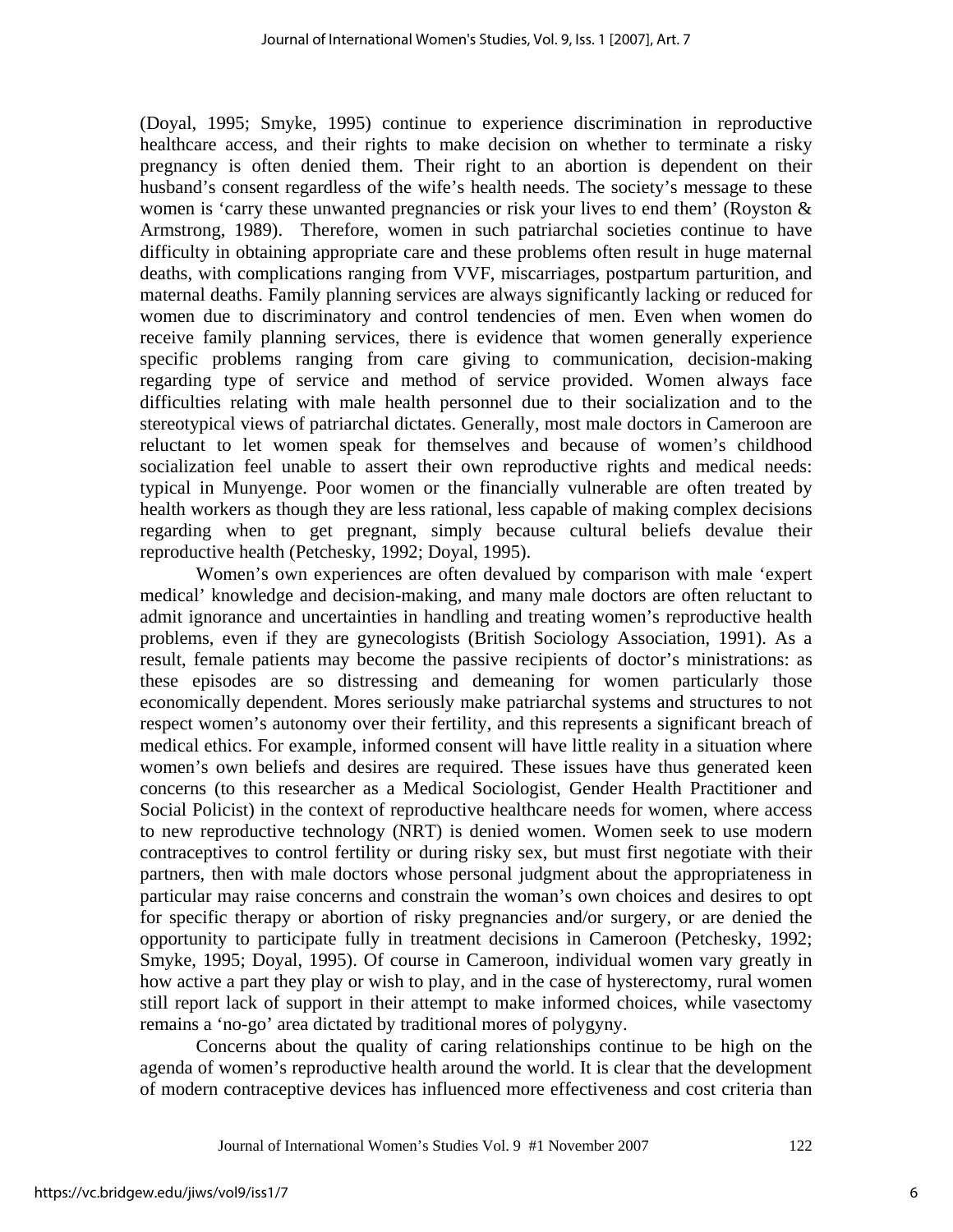by concerns for women's health according to World Health Organization and International Women's Health Coalition (1991). In recent years too, it has become evident that problems linked with the quality of clinical care are not confined to specialists on women's health domains'. In the US for example, studies have revealed that even where women and men have the same health needs, women may be denied a fair allocation of clinical resources. For example, men on dialysis according to the US National Institute of Health are significantly more likely than women with the problem to obtain a kidney transplant. Also, a number of U.S. studies have shown that men with Cardiac symptoms are more likely than women to be given diagnostic catheterisation. Several UK studies are beginning to show similar trends. Men in the South of the Thames Region for example, are 60% more likely than women with the same condition to be offered coronary artery bypass operations or angioplasty (Koblinsky et al; 1993, Hearn, 1987). Such evidence thus highlights the ways in which differential treatment of men and women can sometimes lead to unacceptable outcomes. These genuine differences in terms of healthcare delivery, according to radical feminists rather should be equal at point of contact regardless of who delivers the service (Coveney, et al, 1984; Jones et al; 1988; Walby, 1990). Therefore, there is the need for healthcare policy change, in order to break sex/gender barriers in medical practice, provision and ministration

#### **Location of case study area and its diversity**

Munyenge is a village situated off Owe, Ikata and Bafia in the Southwest Province under Muyuka Sub-division in Cameroon. Its original inhabitants are part of Bakwerians from Bova. Munyenge has an estimated population of 1400, with women making 2/3 of the population despite the high incidence of maternal deaths. More than half of the populations are strangers from across the country: Banwas from Liebialem, the Mettas from Momo Division, the Akwayas from Manyu Division, the Esicmbis and some foreigners from Nigeria (Muyuka, Rural Council, 2005). Its inhabitants are mostly Christians from different denominations (Protestants, Catholics and Pentecostals), though with a few Moslems and atheists. Though religion may not seem a direct factor, indirectly they are influential and greatly limit women's access to healthcare facilities, as reported by some interviewees. Catholicism is critical of pregnancy outside of marriage, and not early pregnancy, though paradoxically it does not support the use of contraceptives (New Jerusalem Bible, 1990). The indigenous religious rites in this Anglophone region give some indication of the traditional importance of traditional birth attendance.

The main occupation of the inhabitants particularly women is agriculture with cocoa, as the main agricultural produce. Understanding their economic mainstay helps to understand women's financial situation linked to whether their failure to attend clinics during pregnancy is because of lack of money. Some of the women combine agricultural and non-agricultural activities such as petty trading, nursing, etc. All of these helped the researcher to understand the financial status of these women vis-à-vis their limited access to healthcare facilities. Their main language of communication is Pidgin English. Because of this, data was solicited in Pidgin English as to avoid questions being misconstrued (Kvale, 1996, Denzin and Lincoln, 2000).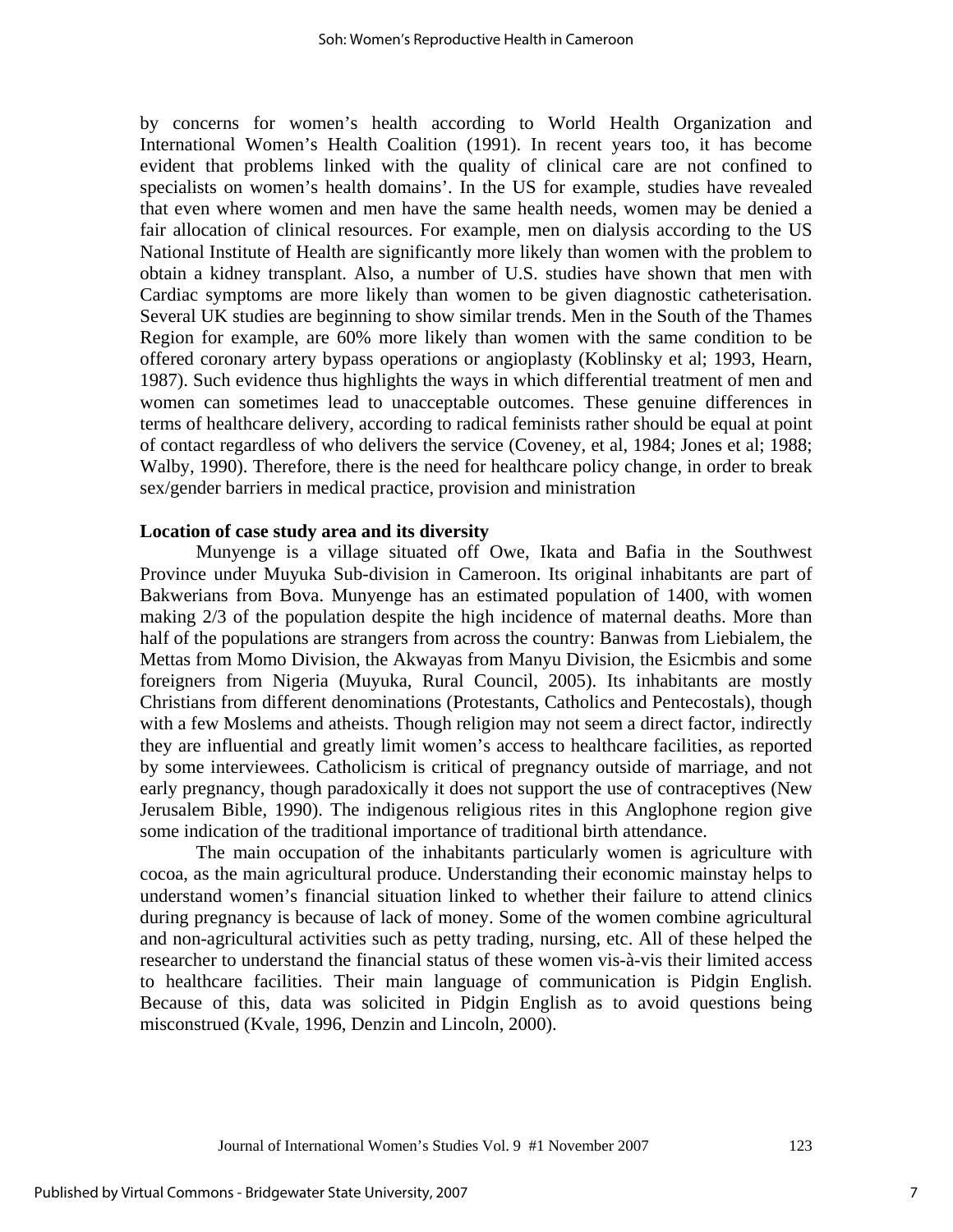#### **Sample Selection method/rationale**

The researcher knocked from door-to-door to select 40 monogamous married women relevant and interested in partaking in the study. The strategy of knocking at every door was a technique to avoid any bias based on the imposed criteria below and to ensure respondents' privacy. This way, every woman had an equal opportunity of being selected if in a monogamous marriage and interested (Kvale, 1996).

#### *Imposed criteria for sample selection*

- Only a married female pregnant member of monogamous household was selected. This was to understand why a monogamous husband should be unable to provide financial support to the wife during pregnancy;
- Each respondent had to have one or more dependent children. This was to examine the burden they may have in supporting such children. Do they deviate resources to care for the many than to attend to their pregnancy needs due to meagre resources?
- Both employed and non-employed respondents were selected. This was to explore the influence of 'money' and whether or not this affects women's attitudes towards attending antenatal clinics;
- Women from different religious denominations were selected. Though not predetermined, the sample had 25 Presbyterians (predominantly Presbyterian village), 8 Catholics, and 7 atheists. The choice of 40 women was driven by the researcher's capacity to handle the sample size, the time constrain and funds available to conduct the study.

#### **Research design, Data collection method / Rationale**

This study is designed from a feminist perspective, which takes as its starting point the need to create a common bond of interest between the researcher and the respondents (Stanley & Wise, 1983, Oakley, 1986). Each respondent was interviewed indepth for 1 hour. They had the leeway to discuss at length in any chosen direction without deviation the phenomena investigated. The age range (18-45) was chosen to enable the researcher understand the different health problems faced by women of these different ages particularly when pregnant. Getting access was difficult as they spend most of their time on the farms and only returned home in the evening after 6pm. Fieldwork was during the rainy season and rain acted as a barrier hence limited time meant working with a larger population would have been difficult to manage.

Most of the women were aged 26 and 35 years (number=25). A further 10 were in the younger age group of between 18 and 25 years, while 5 were in the older age group between 36 and 46. Most were married women (30) living with their partner, while 10 were widows. A majority (25) were either on the sixth or seventh pregnancy, while 10 were at their second pregnancy, and 5 were with their first pregnancy, but fell under the older age group. Out of the 40 interviewees, only 10 had completed primary education and out of the 10, only 5 were employed, 2 teachers and 3 nurses. This analytical categorization helped to understand the knowledge of the respondents on the importance of seeking healthcare services when pregnant and whether their lack of access to such services is caused by their lack of education or otherwise.

Interviews were conducted between the months of May and June 2007 in two phases: phase one involved interviews with younger women during their first two pregnancies; and phase two involved interviews with older women during their sixth and

Journal of International Women's Studies Vol. 9 #1 November 2007 124

8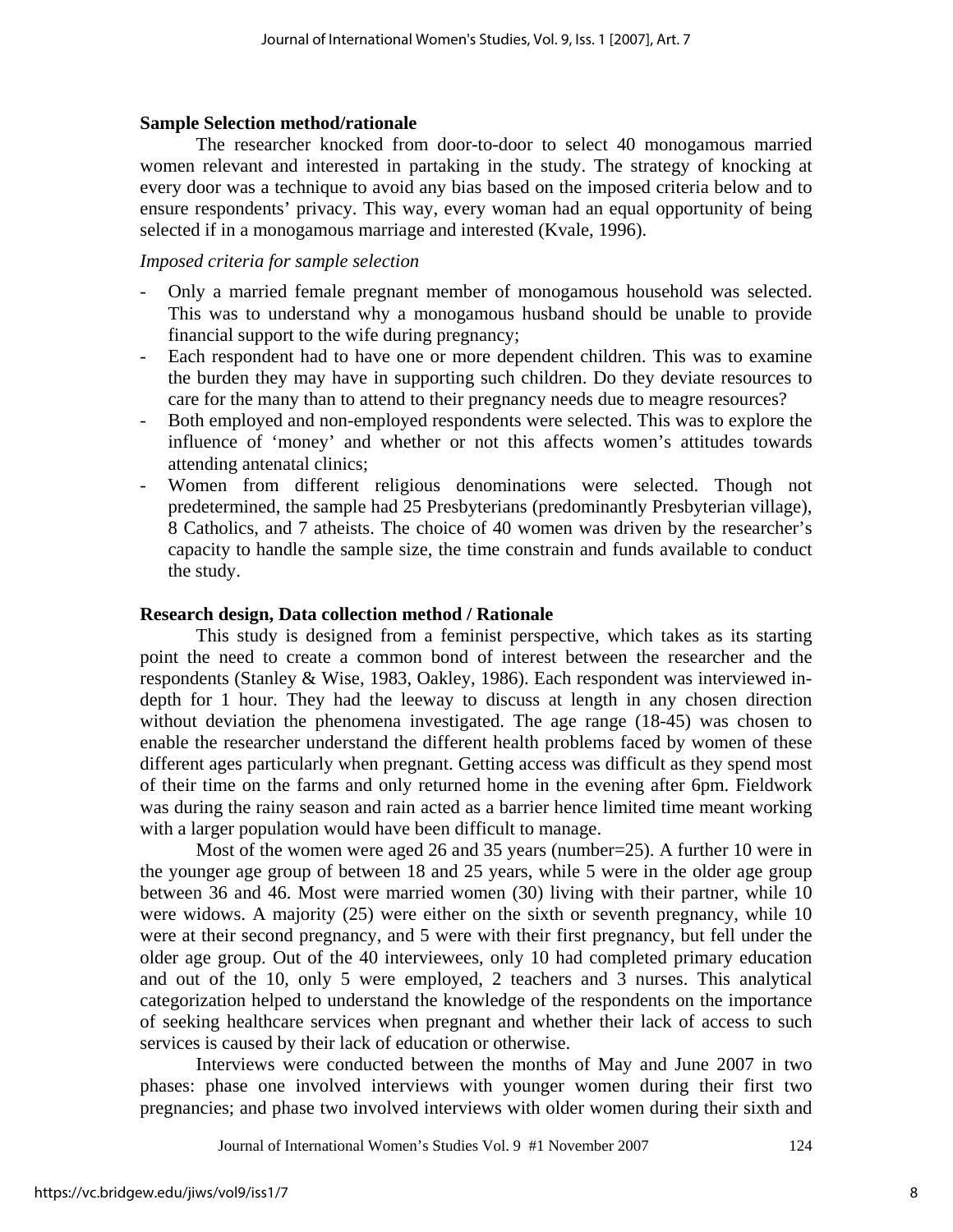seventh pregnancies. This was so in order to understand the different health problems faced by pregnant women of different ages. Do younger pregnant women more than older pregnant women visit more healthcare facilities? This hypothesis was tested and analysis suggest that younger women visit healthcare facilities more due to anxiety, while with later pregnancies, clinic visits reduce significantly with their meagre finances committed to taking care of the many children usually without the husband's support. According them, later pregnancies are no longer perceived as dangerous, and they develop different coping strategies (e.g. using traditional birth attendance in order to cut cost). Though some are placed in a 'catch 22 situation': as they do not attend clinics; but they do know that it drains their health down the spiral (Family Planning Saves Lives, 1991).

#### **Research ethics and confidentiality**

Because the objects of inquiry in interviewing are human beings, extreme care was taken to avoid any harm to them (Denzin and Lincoln, 1998), since people's feelings can be hurt during and after the exercise. Linked to this, three ethical issues were considered viz:

#### *a. Informed consent*

All interviewees gave their verbal 'informed consent' to partake in the study, after the researcher gave elaborate explanations to them about the purpose and the benefits of the study. Also, the respondents were informed that they had the right to withdraw from the study at any time they wanted. This was done in order to counteract any potential undue influence or coercion, especially as the researcher was a male (Moustakas, 1994; Kvale, 1996). They also provided their consent for the researcher to use a tape recorder: to correct the natural limitations of human memories and the intuitive glosses placed on people during interviews, and it also freed the interviewer from doing several jobs (probing, prompting, listening and jotting notes), which could have hampered concentration hence impacts on data reliability (Bryman, 2001).

#### *b. Confidentiality*

In social research, there is often the tendency that researchers present 'subjects' and the findings in rather demeaning ways, which may not reflect them and their situations. Whyte's 'famous study' of Italian street corner men in Boston has come under severe scrutiny as the men were portrayed in demeaning ways (Denzin & Lincoln, 2000). Thus, pseudonyms have been used in reporting the data in this study to respect respondents' right of privacy and confidentiality in giving information.

#### **Data Analysis, Findings and Discussions**

The analysis describes attitudes of respondents towards pregnancy and establishes the link between limited access to healthcare services and the impact limited access has on women's reproductive health. The results identified factors restraining antenatal visit to healthcare facilities by the selected respondents. The data analyses provide intriguing findings and provide a representative picture of the existing situation in the study area in particular. Data is analyzed via interpreting respondents' responses based on questions asked them. The first section analyzed factors, which act as barrier to women's access to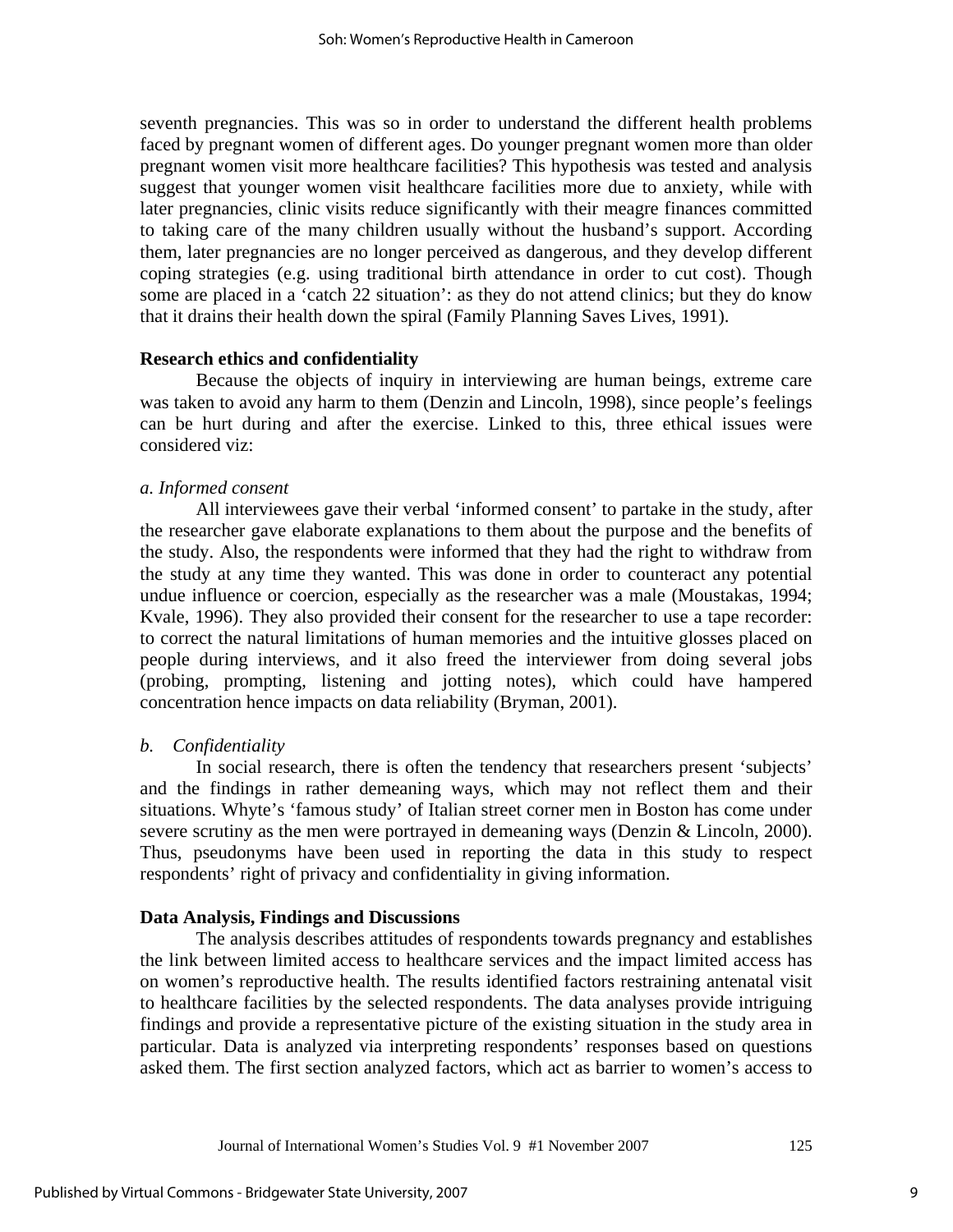healthcare facilities, and the second section analyzed the impact of limited access to healthcare services on women's reproductive health.

#### *a. Geo-social and economic factors*

Cameroon is a mosaic of differing cultures, languages and religions, united only by the accident of colonial history. There is great diversity in traditional attitudes towards women and girls. Linked to its regional diversity is the geographical aspect of the educational penetration of the country by the various Christian missions with their health Centre, and were keen first in developing boys' education and later that for girls, as the missions worked inwards from the coast. Cameroon's rural communities are underdeveloped with few healthcare units and fewer literate women (Education Research Paper, No. 09, 1993). Facets of this gender dichotomy affect the role; status and education of females and their desire for healthcare (Allen and Baber, 1994). Although this is in most parts of Cameroon, it is prevalent in rural areas. As participation in secondary schooling becomes strained, it is the poorer families whose girls lose out as the economic factor emerges. At primary level the potential problem of distance between home and health institutions normally arises and is indeed a major problem in the rural regions. There are arguments that Cameroonian women tend to consider traditional birth attendance as 'parallel' and/or 'complementary' in the provision of antenatal care. Early marriage is common in this rural area, and the tradition continues that marriage and early procreation is the only possible future for a girl. A girl is transitory within the family group (Rubin, 1975, Chow, 1999). The girl-child is regarded not only as a valuable asset but also for her work in the fields, her bride price and her high fecundity. There is a clear link between early marriage and early pregnancy resulting often in VVF without healthcare facilities when needed. Traditional non-formal education for girls in this area centres on preparing them to be good housekeepers and mothers. A satisfactory wife must have "un ventre de fécondité", a strong spine (for working), good cooking skills and good manners (Bankole & Singh, 1998; Speizer, I, 1995). Here, women always work extensively in the fields to exploit its huge volcanic fertile soils with obvious implications on their reproductive health. Given this diversity, some men fear the independence of women (Fanon, in Chow, 1999) that can come through education hence there is more pressure on women to conform to traditional norms of early pregnancy and childbirth via the use of traditional birth attendants (Mauldin, 1965; www.ippfnet.ippf.org/pub/IPPF\_Regions).

Women play a central role in subsistence agriculture: they are the prime source of labour. Here, women rent fields and own storehouses for their produce. Their role in feeding the family has implications for their reproductive health (Berer, 1993; Smyke, 1995) as they have to work for long hours to learn the backbreaking subsistence agricultural skills they need in order to increase productivity; hence their clinical enrolment and attendance suffers. Their tasks are not any easier and coupled with frequent pregnancies, deliveries and poor nutrition drains their health down the spiral.

Cameroon had enjoyed something of a boom until the last decade, but now is experiencing rapidly deteriorating economic circumstances (Eloundou-Enyegue, 2000), with the severe economic climate affecting women's workload on the farms. The economy of monogamy is uneconomical in this area: "*le travail familial a besoin de bras*". Thus, women in monogamous marriages tend to have many children intended to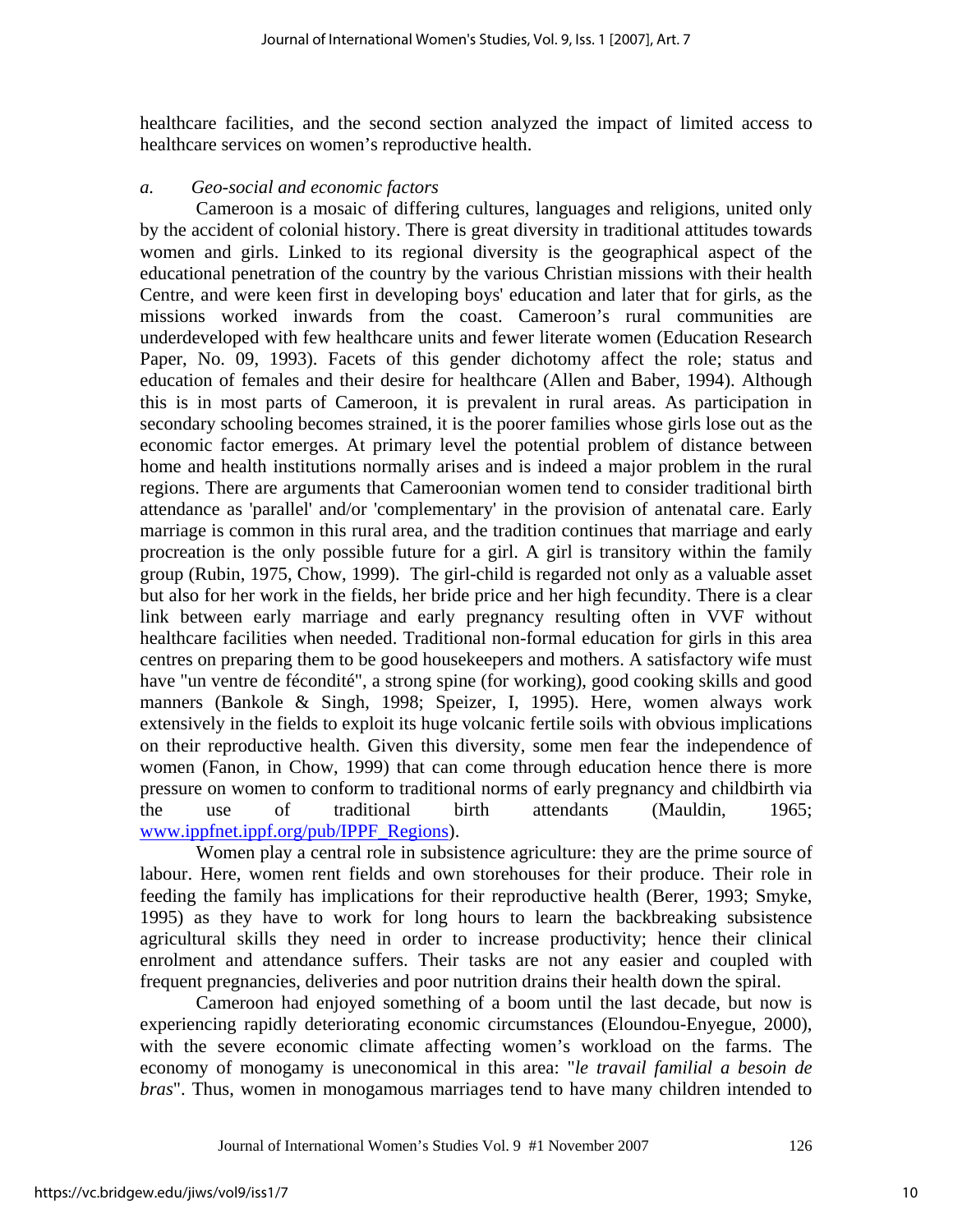stop their husbands from being polygynists. The women prefer girls because more girls mean more labour for agricultural production hence more income. There is thus a rather utilitarian view of girls within the traditional economy: useful for house chores and farming: hence socialized for marriage and to undermine pregnancy as a reproductive health problems needing medical care. In marriage they tend to have a relaxed attitude toward clinical healthcare (Doyal, 1995). Respondents who were unemployed reported insolvency, hence their inability to attend clinics during pregnancy. For example, for Celine; "As a housewife, the little money my husband gives for the kitchen, I manage it to provide food on the table for a family of 7 children. When pregnant, my husband hardly gives me money to attend the clinic". Most women (25 out of 40) depend on their husbands for money, but in response to the question; would the case be the same if they earn their own money? Mrs. Mbah said: "I am employed, but my husband controls the salary as the family head. I don't decide how to use the money". Similarly, for Mrs. Elloh: "I am a farmer on a very large estate. I grow cocoyams for the market. The income the farm generates, my husband controls it. If I do the contrary without his consent, he would dispossess the farm of me". Thus, women lack access to and control of money and this limits their access to healthcare facilities (Pahl, 1989, Ferree, 1990, Volger & Pahl, 1994). Even those who earn money cannot control it. Contrary to the above, Ms. Bess a widow said: "I am a trader; I control my money the way I like. Nobody tells me what to do. I have a child I need to care for".

#### *b. Indifferent attitude*

The nonchalant attitudes of women affect their reproductive health, despite government's call to strengthen health education for the girl child, intended to emancipate women and to enable them have control over their sexuality and fertility as to minimize their reproductive health problems. Most women (28 out of 40) reported that they lack time to go for antenatal care due to their multiple chores. They conflate domestic and other chores hence tend to neglect their health matters, which they perceive as less important. For Ma Vero: "I rarely attend antenatal care except during the last month of pregnancy. I do farming, petty business and other donkey house chores. There is hardly any time available to visit the clinic, after all pregnancy is no illness" (Uchudi, 2001)

Ma Vero like most women in her situation rarely visit antenatal facilities given their preoccupation with farm and domestic chores to support their many children. Their lives are a resemblance of a beehive (Thompson and Walker, 1989). However, Mrs. Ngufor expressed an atypical view: "All I do is cooking. I have house help. My husband also gives me money each month for antenatal care". Women like her expressed such one-off views because they have house help and much less workload; and their husbands provide money for antenatal care nonetheless (Renne, 1992).

Some women equally identified long distance and rudimentary transportation means between home and the clinic as limiting their access to healthcare facilities. For Mrs. Evelyn, "We use a 'Ben Skin' on the bad roads: it shakes you and the baby, which can cause a miscarriage. I attend antenatal clinic 2 months to delivery". For her, motorbikes (Ben Skin), deters her frequent visits for antenatal care. According to her, the government health centre is not only far away, but also lack necessary and adequate medical facilities. For the richer women, they prefer private health centres though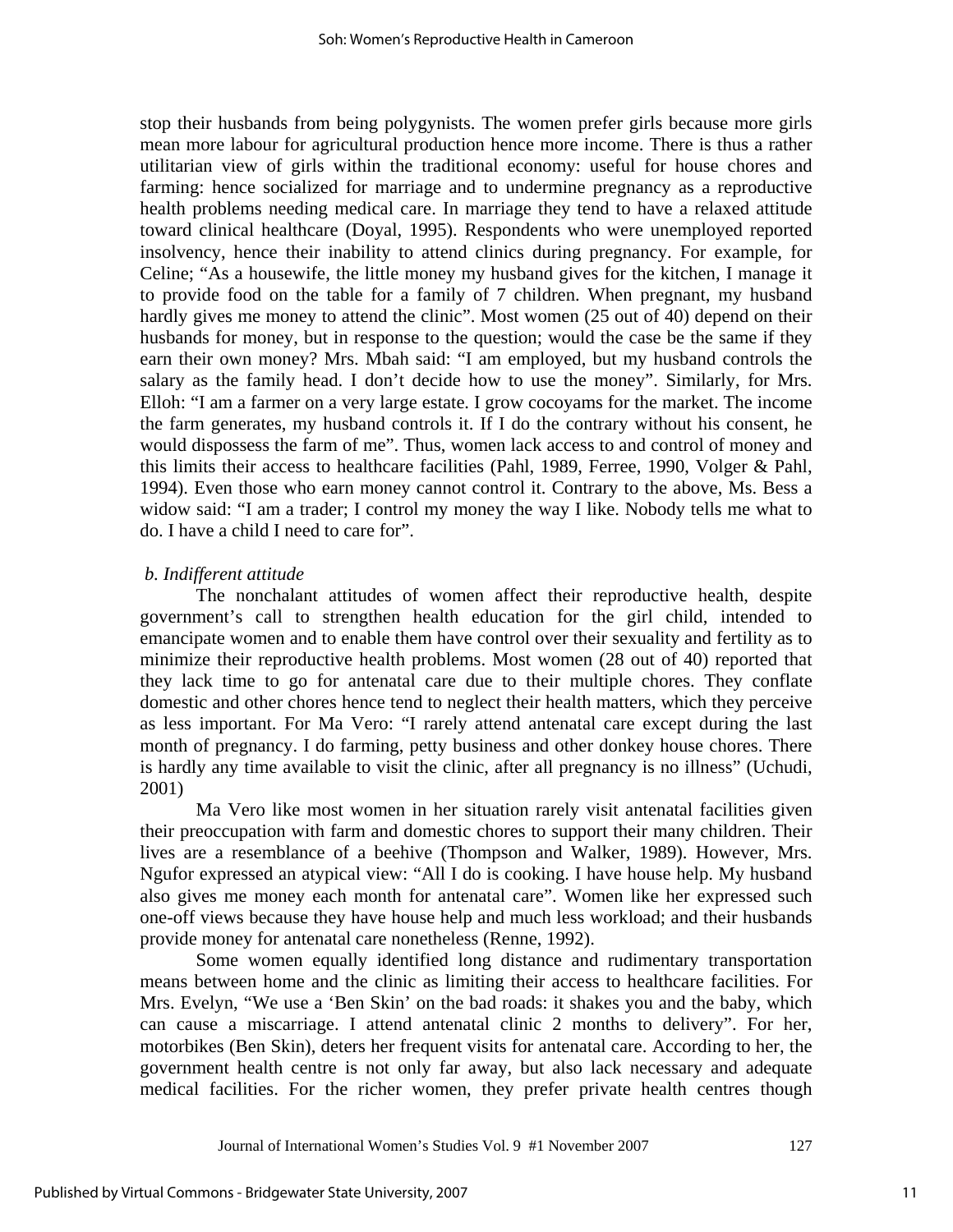expensive. For Mercy: "The government hospital is not only far away, but it is also inadequately equipped. I prefer the nearby private health unit though expensive".

Male dominance also emerged as an important issue, which limits most respondents' (25 out of 40) antenatal access (Bourdieu, 1989; Murray, 1995). For example, for Susana: "How can I go to the clinic without my husband's consent? Even if I have the money, my husband's consent is paramount; otherwise I will be accused of being a bad and disrespectful woman". These issues bedevil women's very existence, as they lack self-determination and rights over their sexuality and fertility (Bernhard, 1716, in Gray, 2000). Similarly, for Mrs. Maureen, "…my husband does not give me money for antenatal care because according to him it is waste of money since I cannot have male children useful in a patrilineal kinship system". These issues underpin patriarchal practices, which subordinate women (Langness, 1972, Walby, 1990). Also, most women prefer traditional birth attendants because they charge less. For Azinwi,

"I prefer traditional birth attendants not only because clinic prices are scary, but also, the nurses are extremely rude, and the clinic understaffed: you must be extremely fortunate to be attended to during emergency. No emergency even if you can pay for, particularly in the government clinic".

These numerous hurdles tremendously limit their access to healthcare facilities. The use of traditional birth attendant has huge implications on women's health, for example, according to Mrs Ajeh: She is 35 years old. When she was born, her mother was malnourished, undernourished and over-worked. She was very low weight at birth and grew slowly. During childhood, she had little good food to eat even, less than her brothers. She could not go to school as her brothers could but remained at home with her mother to help with the housework and child minding. When she became an adolescent, her pelvic bones were misshapen and she was shorter in stature than might have been expected. As was the tradition, she was married early and had her first baby when she was 14 even before she had fully developed. It was a difficult birth, but she survived it. It was a painful event with her second pregnancy shortly after as it was aborted spontaneously. She was tired and weak afterwards. Her many subsequent pregnancies occurred as well, with little time between to recuperate or replenish her health. On one delivery, she had so much bleeding that every one was afraid she would never recover, and she had a high fever for days. She has been anaemic ever since, a condition aggravated by the hookworm she carries and the inimical environment rife with malaria.

During another pregnancy, she suffered a malarial fever and aborted. During later pregnancies, her nutritional state was very poor, and her fatigue was draining her. She had so much work with the children, keeping up the household, fetching water from far away, working all day long on the farms under the scorching sun, coupled with the petty trading of farm surplus that she began to dread the next pregnancy. When it happened, she went to a woman in the village for something to end it. She was very sick but it worked. She breastfed all of her eight children, but many times it was difficult and tiring. Once, in order not to stay off from her multiple activities, she bottle-fed her infant. She did not have enough money to buy enough powder so she diluted the little she had and her eldest daughter had the job of giving the bottle to the baby. The baby died at four months from diarrhea.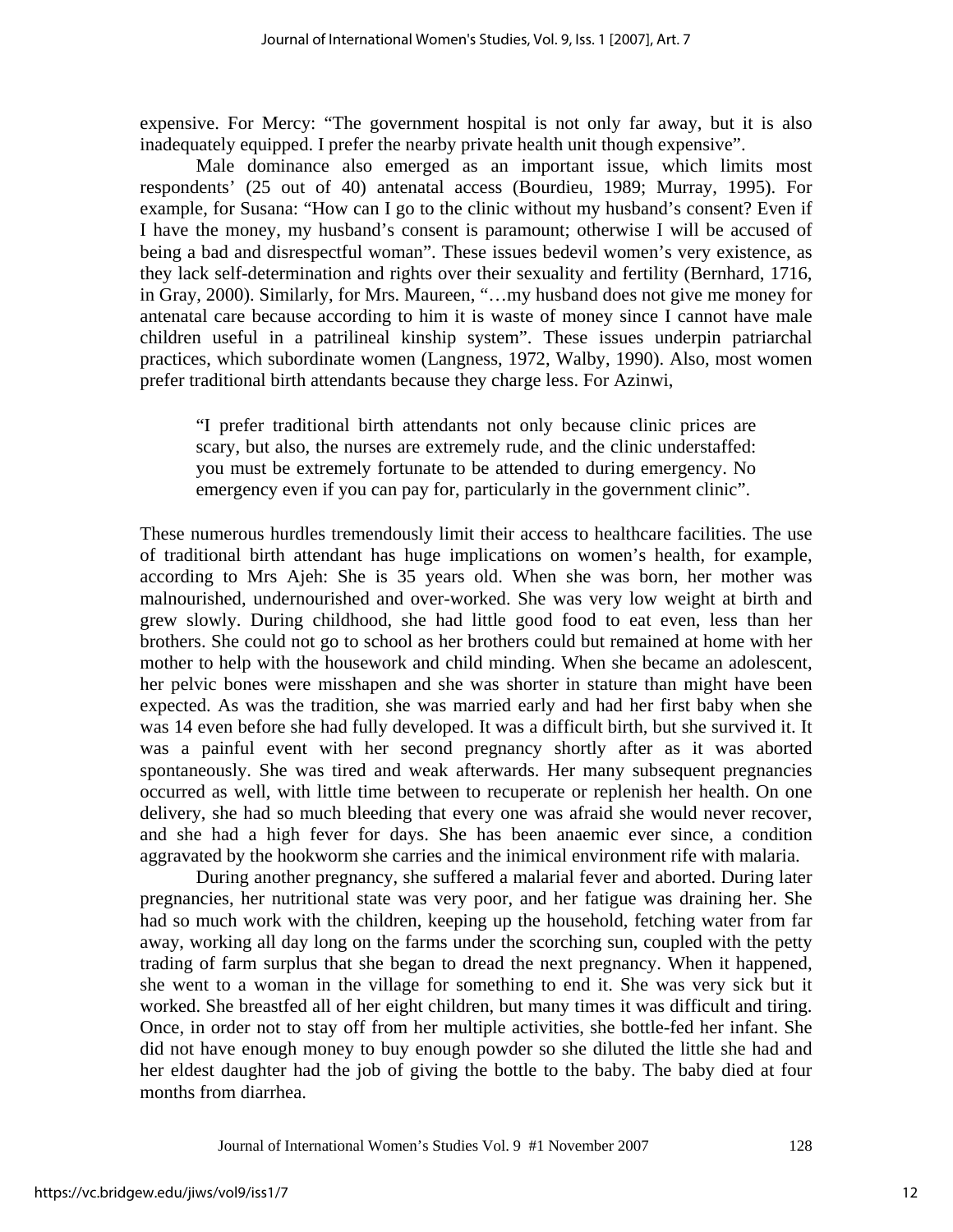Like her mother before her, she never went to the health centre when she was pregnant. It was too far away and too foreign. She used the traditional birth attendant (TBA) who delivered her and who helped her sisters. The TBA, unaware of the importance of cleanliness used a bamboo blade to cut the umbilical cord, and her unclean hands to extract the placenta. Thus, she suffered serious infection. Though she survived those episodes, today at 35, she still feels dull pains and soreness in her 'belly', which flares up from time to time. During her rare menstrual periods, she does not experience too much pain, but she is anemic, and sometimes there is infection because she is not able to use clean enough protection. Also, after so many pregnancies, abortions, and miscarriages, her body has a partial prolapsed uterus, which often causes her strong discomfort, especially after a hard day's work. Despite all her long hours of hard work in petty trading and helping the family working in the fields, there is never enough food. She does all she can to prepare the family's meals all alone, but the husband and children must have the most, and she will manage. She is always malnourished and underfed.

She is a woman who cares desperately about her family and wants to limit her pregnancies. She heard about family planning from her sisters but was always too afraid of her husband who would never allow it. What would people think if she has no more babies, especially after her last son died lately? Despite these anxieties, she once got some contraceptive pills clandestinely, yet she felt so nauseated and had so many headaches (this was surely a punishment, she thought), that she stopped. Her next pregnancy was a disaster, an ectopic pregnancy that almost led to her demise.

These difficult situations bedevil the majority of women in Munyenge. At the centre of this fine labyrinth are the women whose reproductive deliberations take place within a particular set of beliefs and values about the nature of men and women, the purpose of sexuality and the meaning of marriage, sex, parenthood and family life. In this community, women experience powerful pressures to 'prove their femaleness' by becoming pregnant often. At the same time, women and their partners are influenced by the socio-economic reality of the world around them. Therefore, a woman does not simply get pregnant and give birth like the flowing tides and seasons. She does so under the constraint of material conditions that set limits on natural reproductive processes. For many women, the decision to have a large family is not from ignorance or religious obscurantism but also because children represent an important army of labour and a sign of social status aggrandizement and a source of material security in their old age. Decisions of this sort are invariably represented as belonging to couples or households, but it would seem most of these decisions in Munyenge are made in the context of gender inequality.

#### *c. Legal Legacy*

Although customary laws give almost all power to the male, on paper there exists, since independence the notion of equal opportunities. In practice, women make no reproductive decisions. Early marriage, which is a constraint on girls' education, while the minimum age for the girl is 18, lawyers often agree to legalize the union at much younger ages (as low as 12) provided that both sets of parents consent. This is not uncommon, especially amongst the rural poor and this leads to women's domination and control in marriage by men who exercise more power and control driven by traditional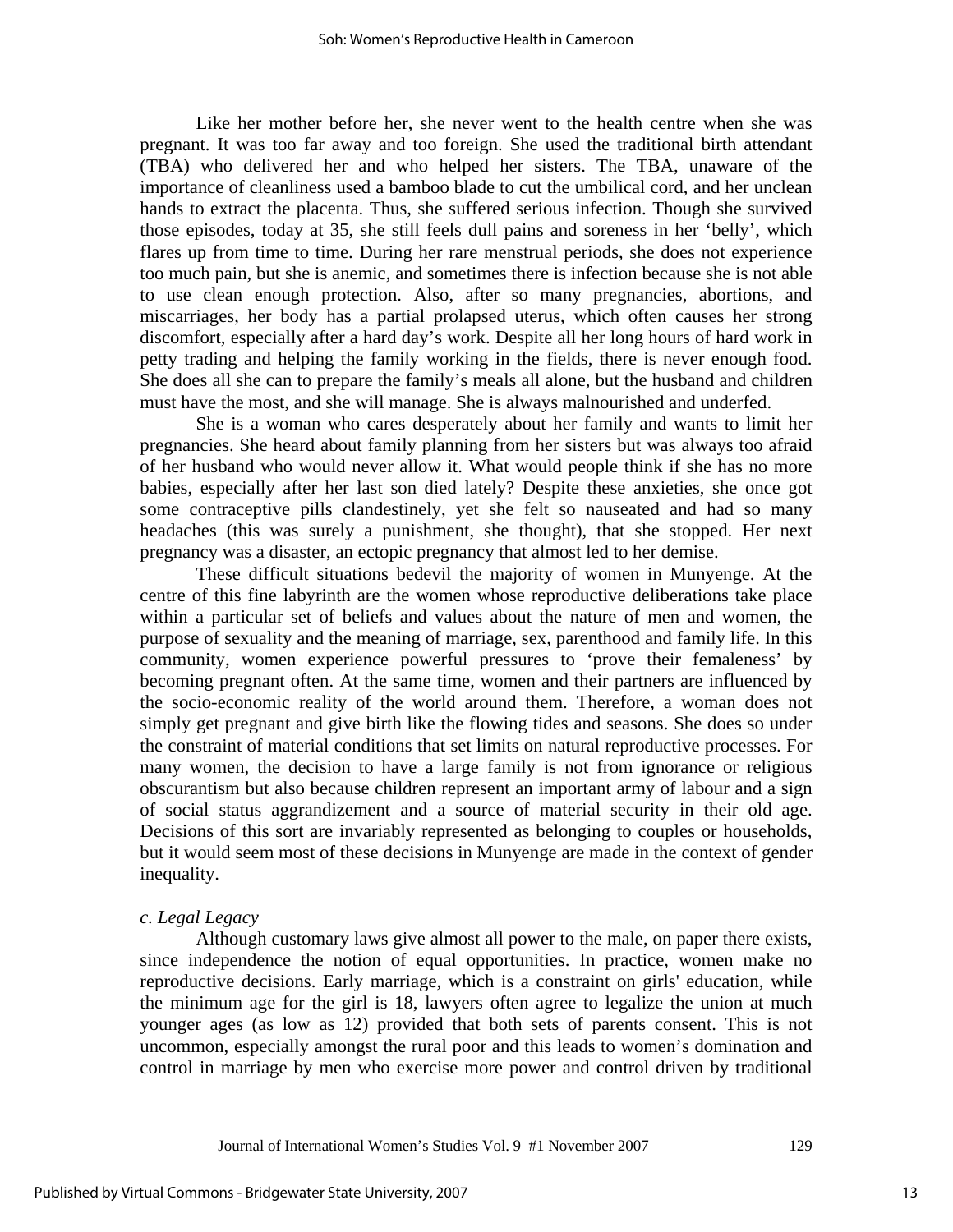mores. Thus, women are rarely allowed access to antenatal care, as most wives are usually younger than their husbands, and traditionally, seniority is power (Walby, 1990).

#### *d. Political /Administrative challenges*

The Ministry of Women's Empowerment and the Family created lately though with limited budget appear to boost equal gender roles and power despite the increasing number of qualified female healthcare providers without jobs in this province. The healthcare sector has come under immense financial crisis, especially in the rural regions due to government's misappropriation of state funds, hence women lose out. Aid agencies (e.g. Overseas Development Agency) do assist the health sector, though this remains an uphill task; due to traditional bureaucratic red-tape thus limiting funds and access to antenatal care. As a result, indigenous private healthcare facilities are helping to break these barriers via mass sensitization programmes and bringing the facilities nearer to users, though they charge more money.

#### **Impact of limited access to healthcare facilities on women's reproductive health**

Mother and child health centres are unevenly distributed at all levels of Cameroon's three tiered public health systems. Rural areas suffer most despite the government's apparent support for maternal and child health adopted in the 1992 National Population Policy (NAPWID, 1997; MINCOF, 1999). This policy, emphasizes 'responsible fertility decisions', commensurate with parents' financial and health situations. This means couples and not the government decides about family size, unlike the case in China (Davin, D. et al., 1985). Government's inadequate funding of health institutions, inadequate reproductive health staff training and facilities; and poor communication infrastructure seriously limit women's access to health care facilities.

Though health is important given its connection with the sexual dimension of youth culture, where sex education and the health of adolescent girls are matters of concern, the government is less involved in protecting maternal and child health (Doyal, 1995, Koblinsky et al, 1993). While the custom of bride price protects the health of young girls to some extent, early marriage and pregnancy militate against health and educational opportunity for girls. This permeates family structures in such rural areas with the least educated wives, without jobs dependent on their husbands, hence dominated and controlled. With such socio-cultural beliefs which legitimate women's subordination, this significantly reduces the average life expectancy in years for women to 56, often resulting from high maternal mortality rate due to pregnancy and / or childbearing complications (www.dfid.gov.uk). In this regard, the women reported several reproductive health problems. For example, 15 out of 40 interviewees reported having had stillbirths, 10 with anemic cases due to poor nutrition and malaria during pregnancy. Miscarriage cases due to hard breaking domestic and farm chores without adequate medical care were also reported. Mrs. Marty reported VVF complication: "My first pregnancy at 13 resulted in a ruptured bladder and has since remained a scare on my mind. The gynecologist's diagnoses say I failed to attend antenatal care, and my condition was diagnosed very late". Such cases affect the very heart of a family's future survival and economy. The workload of women increases as the number of people to care for increases. This in many ways has a negative effect on the health of women, hence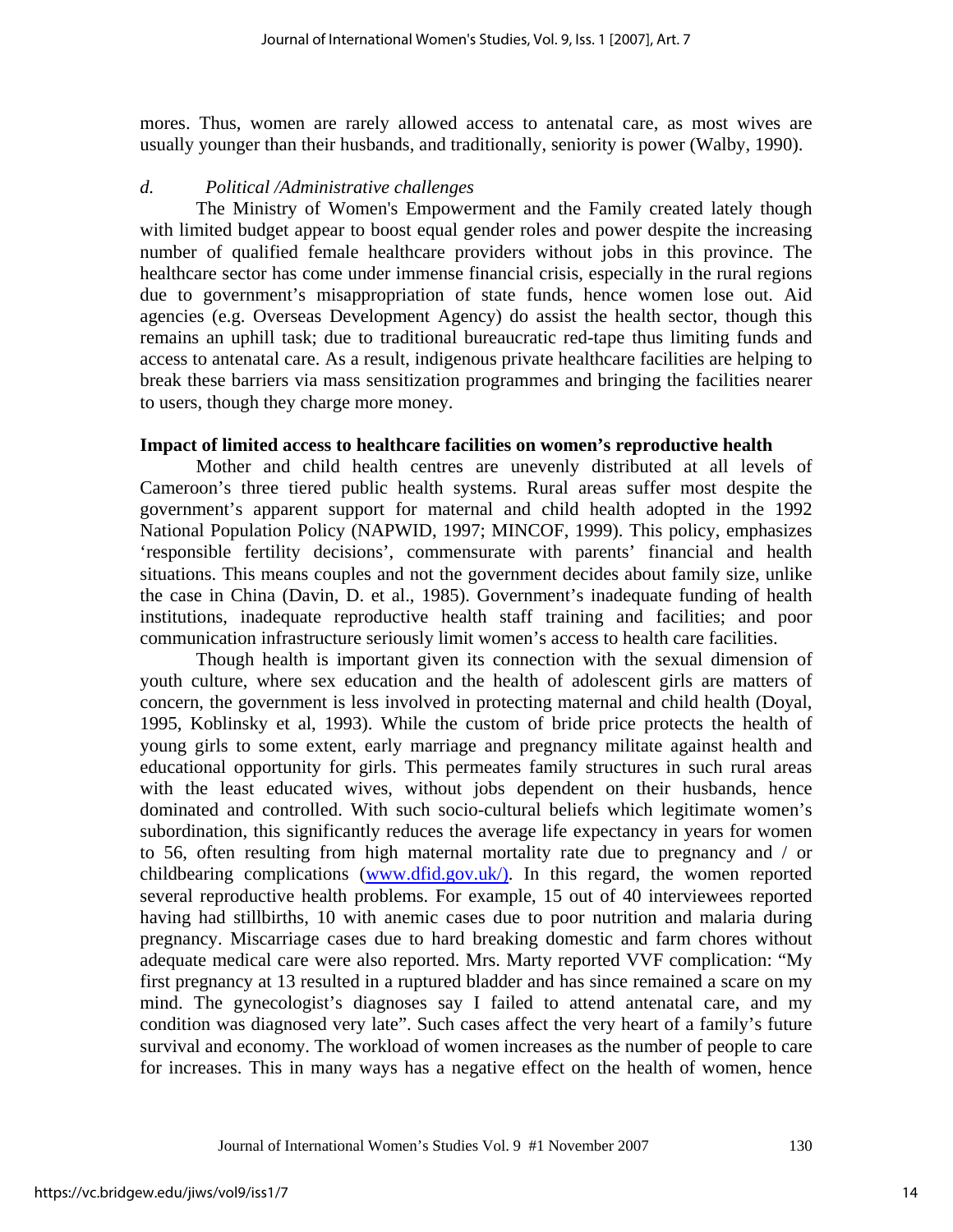detrimental to both their psychosocial and reproductive health. (www.usaid.gov/pop\_health/pop/tiahrtpolicy.html,

 Also, the frequent health problems during pregnancy vary according to the ages of the interviewees. A few interviewees (5 out of 40) from the ages of 18-25 complaint of miscarriages, while 15 between 26-35 years complaint of abdominal pains and usual bleeding, and anemia related to poor nutrition and malaria during pregnancy. Also, most women (35) had more complications during their fifth and sixth pregnancies than during their first two pregnancies. Maggi for example said: "I did not attend antenatal care with the first pregnancy. A traditional birth attendant helped me at home. With the sixth pregnancy, I bled and was anemic. The timely termination of it by a gynecologist saved my life".

#### **Conclusion**

This study has explored the impact of limited access to healthcare facilities on women's reproductive health in Munyenge and revealed intriguing findings that can be generalized to reflect similar situations in rural areas in Cameroon. The findings revealed the following:

- ♦ The government is to blame for women's limited access to healthcare facilities;
- ♦ Health units are poor and under equipped;
- ♦ Rude medical personnel;
- ♦ Very expensive diagnoses and treatment;
- ♦ Poor road infrastructure;
- ♦ Patriarchal structures which subordinate women;
- ♦ Women's lack of financial independence;
- ♦ Women's callous attitude towards their own health matters;
- ♦ Women's vulnerability and proclivity to remain under their husbands' perpetual protection though traumatic.

To adequately understand these issues, the study traced the evolution of healthcare in Cameroon, revealing government's policies that are more-or-less lip service unable to secure healthcare particularly for the rural poor women. The government needs to prioritize women's reproductive health issues, as the present situation pushes a lot of pressure on women to increase population without adequate medical support for them. Not only because women lack control over resources such as money, but also the patriarchal culture subjugates them, hence they depend exclusively on their husbands for financial support. Their responses depict things would be different if they have financial autonomy via generating their own income and controlling it, and able to make decisions about when to visit the clinic for antennal care. The critical reproductive health problem most women face in Munyenge is high maternal mortality. More than 65% of women in Munyenge die each year during childbirth or pregnancy related problems. Indeed, the government's slogan "health for all" seems a mere sham policy. The results reveal a pathetic situation that bedevils a majority of women in the rural communities of Cameroon, with similar socio-cultural and financial backgrounds.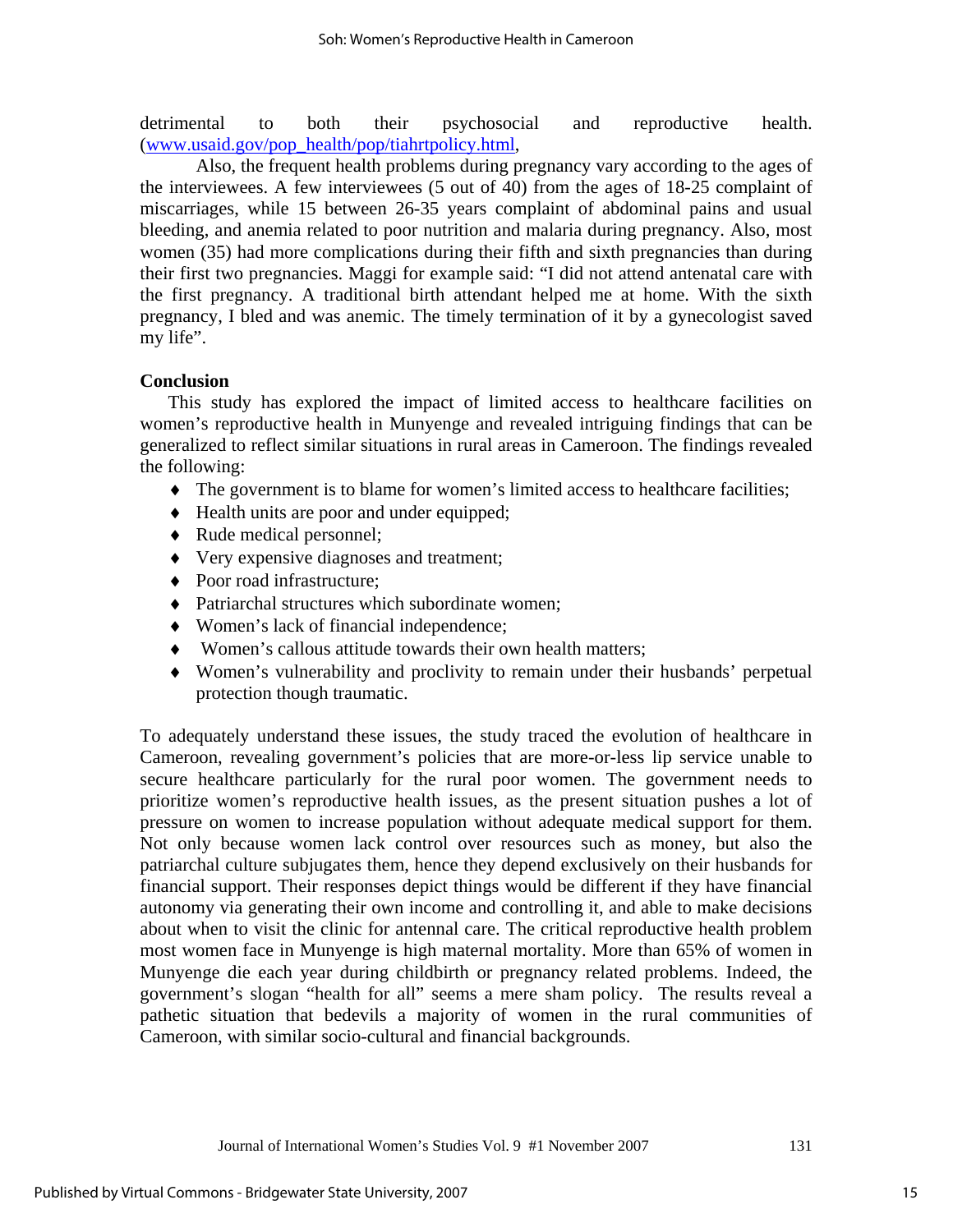#### **Recommendations**

In order to improve on women's reproductive health in rural communities in Cameroon via increase access to healthcare facilities:

- Firstly, Government Health Institutions should be increased, expanded and equipped and brought nearer to the users. With the advent of rural community radios and /or television, they constantly need to disseminate information to users at point of antenatal need;
- ♦ Secondly, the government should provide good roads to facilitate access to healthcare services especially in emergency cases;
- ♦ Thirdly, socio-cultural practices detrimental to women's reproductive health including beliefs that guarantee male dominance should be annihilated (Olusanga, 1969). Women need to be empowered and should have the right of selfdetermination and control of their sexuality, make decisions regarding whether or not go for antenatal care, underpinned by a legal and social workers' support scheme to ensure that women's reproductive rights are not interpreted as favours but as prerogatives;
- ♦ Fourthly, the medical personnel should be trained to be polite and tolerant, as patients sometimes are naughty particularly when in excruciating pregnancy related pains;
- ♦ Fifthly, the government should recruit and pay monthly healthcare providers particularly in such rural communities, to enhance efficiency in the delivery of healthcare services;
- ♦ Sixthly, the government should develop an anti-poverty strategy to alleviate poverty and to engage the rural poor women in self-sustainable income generating projects void of men's interference. Since poverty is one of the critical problems rural women face particularly when pregnant, they need to be educated on healthcare issues and why they should attend maternal health clinics (Christopher, 1980). Through these, women's chances of dieing due to pregnancy related problems would be significantly reduced.

#### **References**

- Allen, K, R. & Baber, K, M. 'Issues of Gender' in Mckenry, P, C. & Price, S, J. (1994) Families and Change: Coping with stressful events. London: SAGE.
- Bankole, A. & Singh, S. (1998) "Couples' Fertility and Contraceptive Decision-Making in Developing Countries: Hearing the Man's Voice", 'International Family Planning Perspectives'. Vol. 24, No.1

Bencha Yoddumern, (1993) Social Cost of Maternal Deaths, Thailand

Bernard, J. B. (1991) Pregnancy and Malaria, Tanzania

- Bernhard, J. (1716) "Every Man is King in His House" in Gray (2000) Productive Men, Reproductive Women. Oxford: Bergbabn.
- Berer, M. (1993) 'Population and family planning policies: Reproductive Health Matters, No 1: 4-12

Bourdieu, P. (1998) Masculine Domination, Paris: Seuil.

British Sociology Association, (1991)

Bryman, A. (2001) Social Research Methods, Oxford: OUP.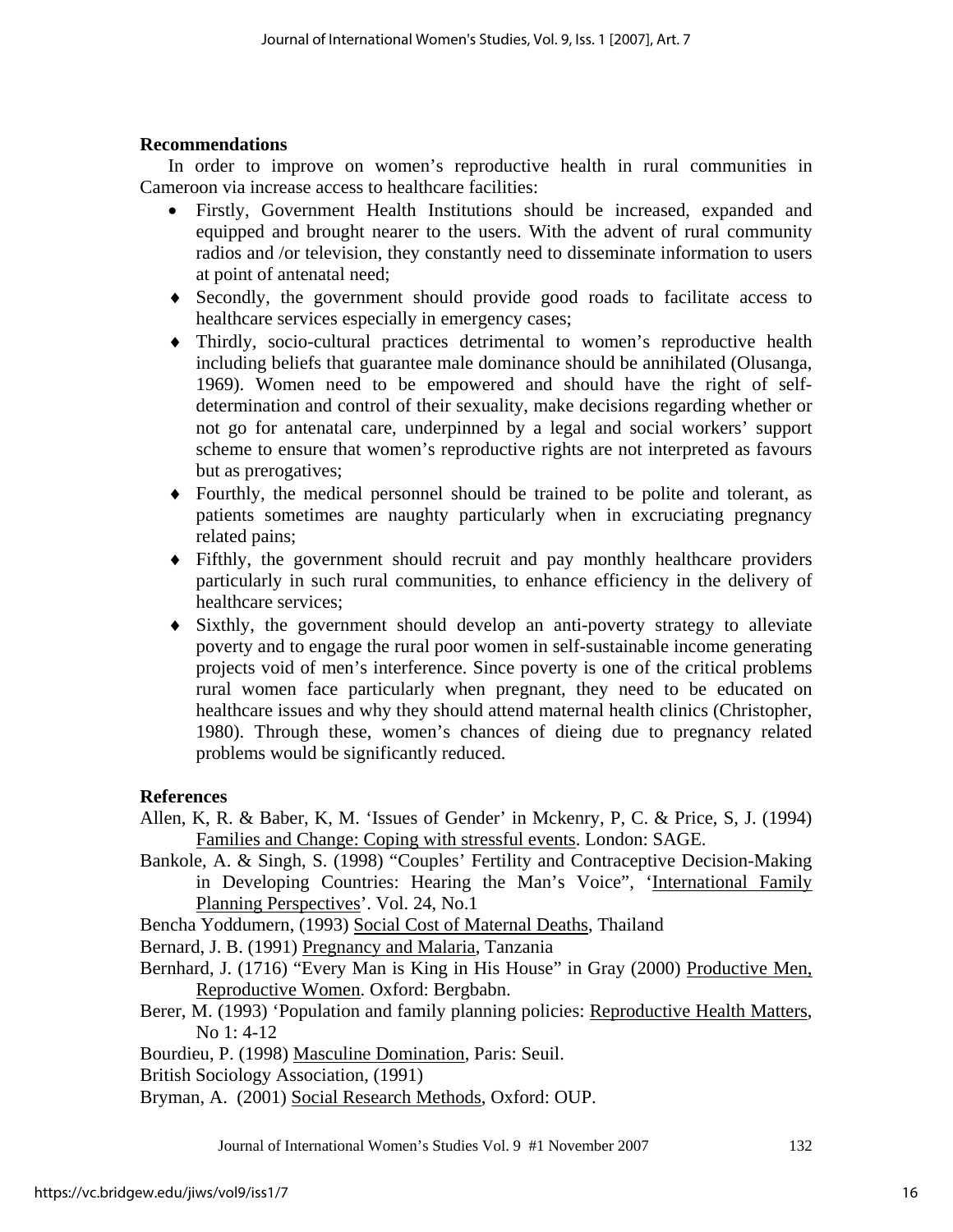Cameroon Population Commission Report, March 2002

- Chow, R. (1999) 'The Politics of admittance: female sexual agency, miscegenation, and the formation of community in Frantz Fanon', in A.Alessandrini (ed.) Frantz Fanon: Critical Perspectives. London: Routledge.
- Christopher, E. (1980) Sexuality and Birth Control in Social and Community Work, London: Maurice Temple Smith Ltd.
- Coveney, L. et al., (1984) The Sexuality Papers: Male sexuality and the social control of women, London: Hutchinson.
- Crompton, R. (ed.), (1999) Restructuring Gender Relations and Employment, OUP.
- Davin, D. et al., (1985) China's one child family policy, Basingstoke: Macmillan.
- Denzin, N.K. & Lincoln, Y.S. (1998) Strategies of qualitative inquiry, London: SAGE.
- Doyal, L. (1995) What Makes Women Sick: Gender and the Political Economy of Health. London: Macmillan.
- Education Research Paper, No. 09, (1993)
- Eloundou-Enyegue, P. (2000) 'Socio-Economic Context, Population and Demographic Change in Cameroon', in Child Policy Project, downloaded from www.rand.org/child/projects/html
- Encyclopedia of Women's History in English and American Law.
- Family Planning saves lives (FPSL),  $(2<sup>nd</sup>$  ed) (1991)
- Ferree, M. M. (1990). Beyond separate spheres: Feminism and family research. Journal of marriage and the family; Vol. 52, 866-884
- Gray, M.W. (2000) Productive men, Reproductive women: Oxford: Bergbabn Books.
- Hearn, J. (1987) The Gender of Oppression: Men, Masculinity, and the Critique of Marxism, Brighton: Wheatsheaf.
- Hopkins, E. (1985) Pregnancy: Women Speak Out about their Experiences, Oxford: Pergamon.
- Jones, K. B., et al. (1988) The Political Interests of Gender: Developing Theory and Research with Feminist Face, London: SAGE.
- Koblinsky, M et al, (ed.) (1993). The Health of Women: A global Perspective. Oxford: Westview Press.
- Kvale, S. (1996) An introduction to qualitative research interviewing, Thousand Oaks, Calif: SAGE.
- Langness, L. (1972) 'Ritual, Power, and Male Dominance in New Guinea Highlands', in Fogelson, R. D. & Adams, R. N. (ed.) (1977) The Anthropology of Power, London: AP.
- Mauldin, W. P. (1965) Fertility Studies: Knowledge, Attitude and Practice, Studies in Family Planning: A Publication of the Population Council
- MINCOF (1999) Rapport Initial du Cameroun sur la mise en oeuvre de la Convention sur L'elimination de toutes les formes de discrimination, MINCOF, Yaoundé
- Moustakas, C. E. (1994) Phenomenological Research Methods, Thousand Oaks, Calif: SAGE.
- Murray, M. (1995) The law of the father? : Patriarchy in the transition from feudalism to capitalism, London: Routledge.
- Muyuka District Hospital, (2005)
- Muyuka Rural Council (2005)